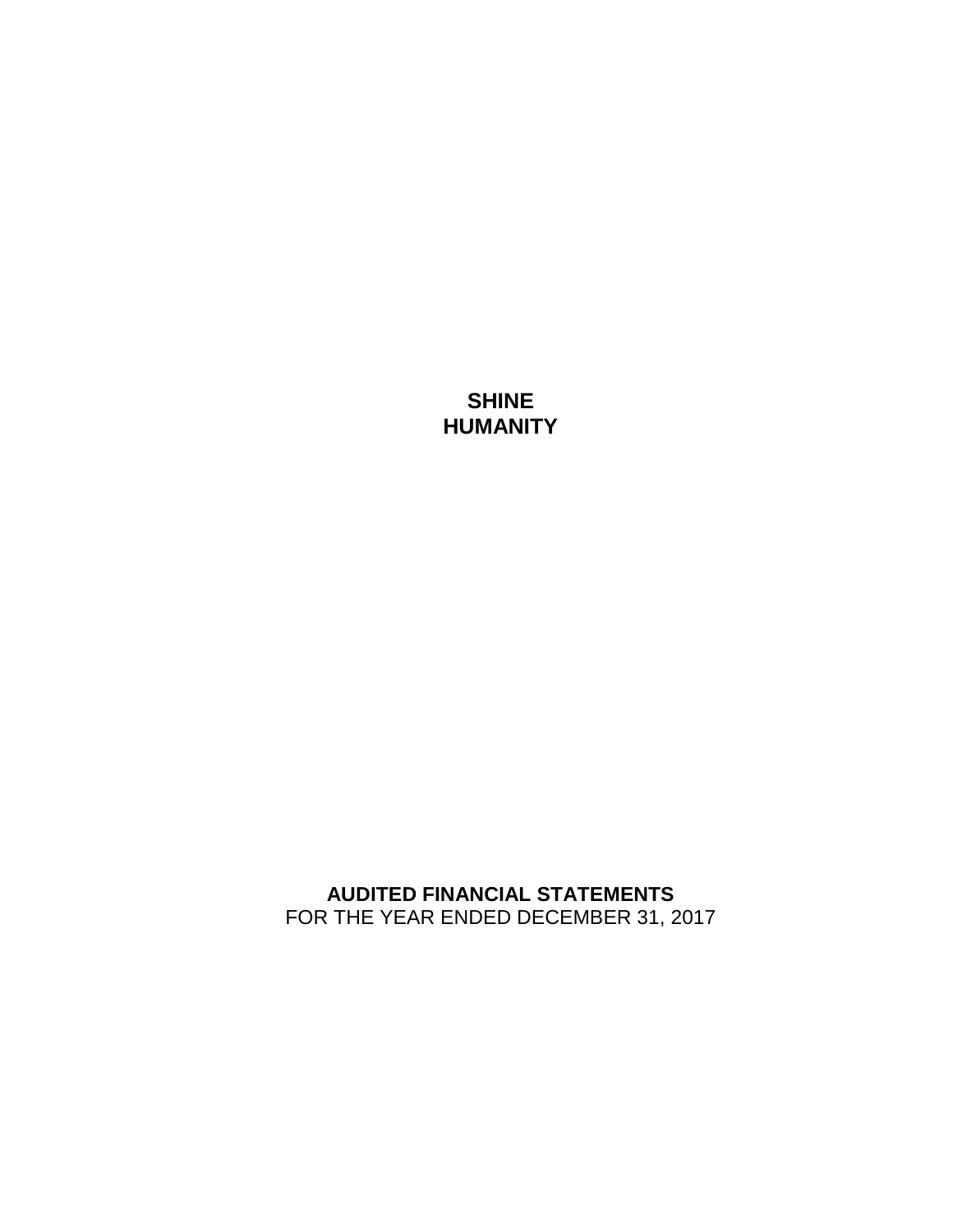

## INDEPENDENT AUDITOR'S REPORT

To the Board of Directors of Shine Humanity

I have audited the accompanying financial statements of Shine Humanity (a nonprofit organization) which comprise the statement of financial position as of December 31, 2017, and the related statements of activities and cash flows for the year then ended, and the related notes to the financial statements.

## **Management's Responsibility for the Financial Statements**

Management is responsible for the preparation and fair presentation of these financial statements in accordance with accounting principles generally accepted in the United States of America; this includes the design, implementation, and maintenance of internal control relevant to the preparation and fair presentation of financial statements that are free from material misstatement, whether due to fraud or error.

### **Auditor's Responsibility**

My responsibility is to express an opinion on these financial statements based on my audit. I conducted my audit in accordance with auditing standards generally accepted in the United States of America. Those standards require that I plan and perform the audit to obtain reasonable assurance about whether the financial statements are free from material misstatement.

An audit involves performing procedures to obtain audit evidence about the amounts and disclosures in the financial statements. The procedures selected depend on the auditor's judgment, including the assessment of the risks of material misstatement of the financial statements, whether due to fraud or error. In making those risk assessments, the auditor considers internal control relevant to the entity's preparation and fair presentation of the financial statements in order to design audit procedures that are appropriate in the circumstances, but not for the purpose of expressing an opinion on the effectiveness of the entity's internal control. Accordingly, I express no such opinion. An audit also includes evaluating the appropriateness of accounting policies used and the reasonableness of significant accounting estimates made by management, as well as evaluating the overall presentation of the financial statements.

I believe that the audit evidence I have obtained is sufficient and appropriate to provide a basis for my audit opinion.

### **Opinion**

In my opinion, the financial statements referred to above present fairly, in all material respects, the financial position of Shine Humanity as of December 31, 2017, and the changes in its net assets and its cash flows for the year then ended in accordance with accounting principles generally accepted in the United States of America.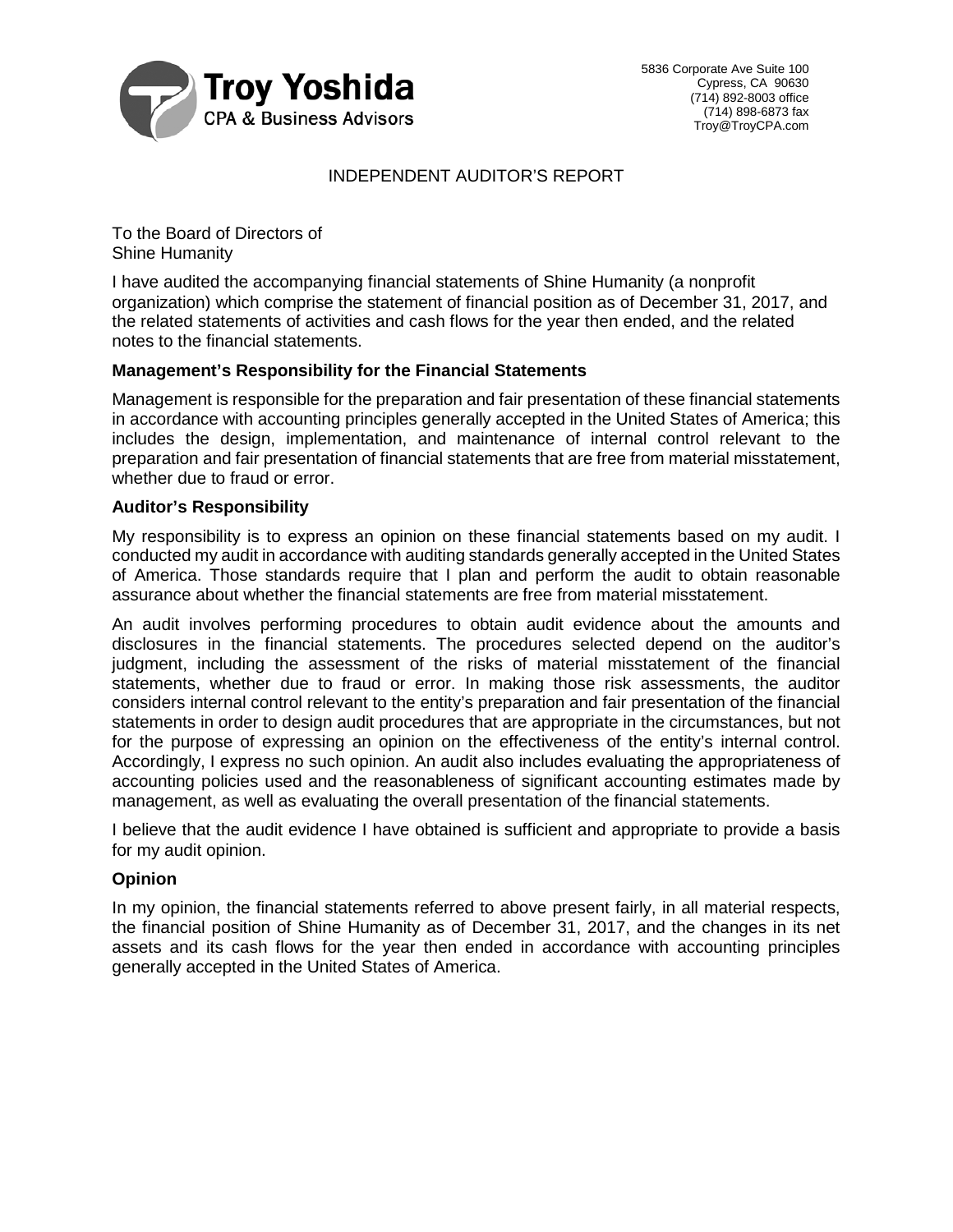

5836 Corporate Ave Suite 100 Cypress, CA 90630 (714) 892-8003 office (714) 898-6873 fax Troy@TroyCPA.com

To the Board of Directors of Shine Humanity

## **Other Matter**

My audit was conducted for the purpose of forming an opinion on the financial statements as a whole. The schedule of functional expenses on page 6 is presented for purposes of additional analysis and is not a required part of the financial statements. Such information is the responsibility of management and was derived from and relates directly to the underlying accounting and other records used to prepare the financial statements. The information has been subjected to the auditing procedures applied in the audit of the financial statements and certain additional procedures, including comparing and reconciling such information directly to the underlying accounting and other records used to prepare the financial statements or to the financial statements themselves, and other additional procedures in accordance with auditing standards generally accepted in the United States of America. In my opinion, the information is fairly stated in all material respects in relation to the financial statements as a whole.

Troy Kyon

Troy Yoshida CPA, Inc. Cypress, CA July 10, 2018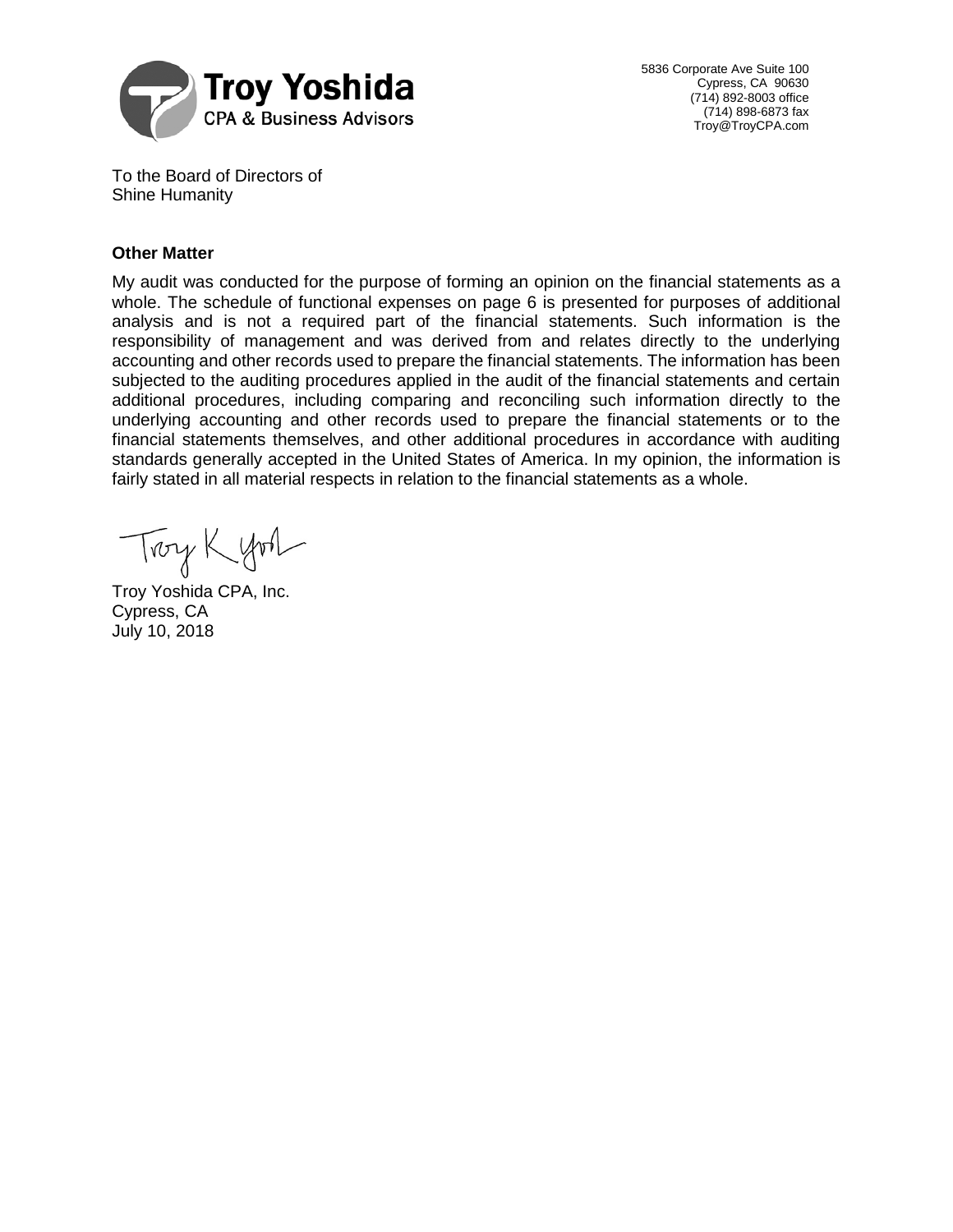## **SHINE HUMANITY STATEMENT OF FINANCIAL POSITION DECEMBER 31, 2017**

|                                           |    | Total   |  |
|-------------------------------------------|----|---------|--|
|                                           |    |         |  |
| <b>ASSETS</b>                             |    |         |  |
| <b>CURRENT ASSETS:</b>                    |    |         |  |
| Cash                                      | \$ | 218,165 |  |
| <b>Prepaid Expense</b>                    |    | 5,474   |  |
| <b>TOTAL CURRENT ASSETS</b>               |    | 223,639 |  |
| <b>OTHER ASSETS:</b>                      |    |         |  |
| Deposits                                  |    | 324     |  |
| <b>TOTAL OTHER ASSETS</b>                 |    | 324     |  |
| <b>TOTAL ASSETS</b>                       | S. | 223,963 |  |
| <b>LIABILITIES &amp; NET ASSETS</b>       |    |         |  |
| <b>CURRENT LIABILITIES:</b>               |    |         |  |
| <b>Accounts Payable</b>                   | \$ |         |  |
| Payroll Taxes Payable                     |    | 838     |  |
| <b>TOTAL CURRENT LIABILITIES</b>          |    | 838     |  |
| <b>NET ASSETS:</b>                        |    |         |  |
| Unrestricted                              |    | 127,134 |  |
| <b>Temporarily Restricted</b>             |    | 95,991  |  |
| <b>TOTAL NET ASSETS</b>                   |    | 223,125 |  |
| <b>TOTAL LIABILITIES &amp; NET ASSETS</b> | \$ | 223,963 |  |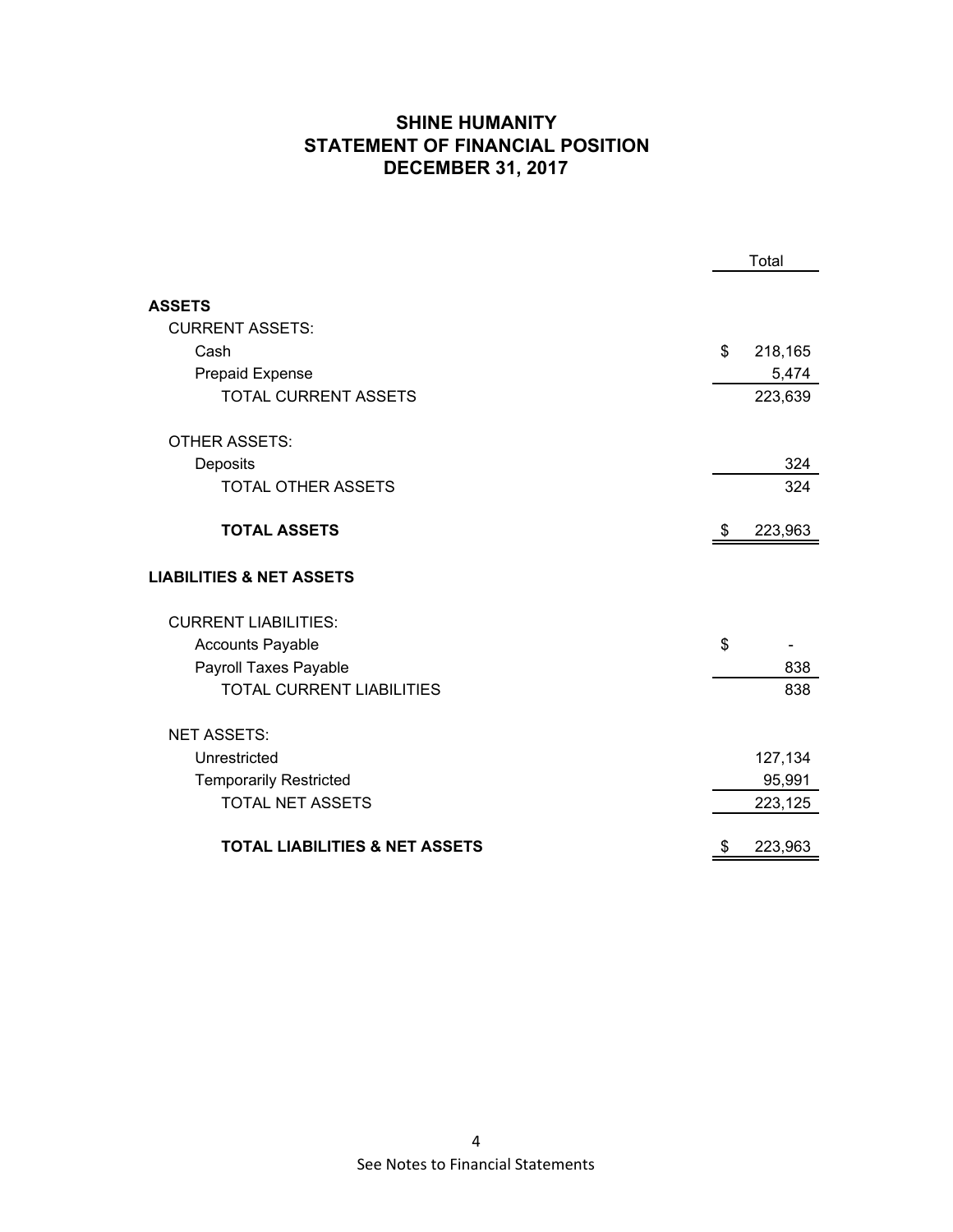## **SHINE HUMANITY STATEMENT OF ACTIVITIES FOR THE YEAR ENDED DECEMBER 31, 2017**

|                                        | Temporarily  |           |    |            |    |           |  |
|----------------------------------------|--------------|-----------|----|------------|----|-----------|--|
|                                        | Unrestricted |           |    | Restricted |    | Total     |  |
| <b>REVENUES AND OTHER SUPPORT</b>      |              |           |    |            |    |           |  |
| Contributions                          | \$           | 21,599    |    | 34,455     |    | 56,054    |  |
| <b>Fundraisers</b>                     |              | 250,819   |    |            |    | 250,819   |  |
| Interest Income                        |              | 162       |    |            |    | 162       |  |
| Net Assets Released from Restriction   |              | 50,000    |    | (50,000)   |    |           |  |
| TOTAL REVENUES AND OTHER SUPPORT       |              | 322,580   |    | (15, 545)  |    | 307,035   |  |
| <b>EXPENSES</b>                        |              |           |    |            |    |           |  |
| Program Expenses                       | \$           | 304,338   |    |            |    | 304,338   |  |
| <b>Management and General</b>          |              | 22,368    |    |            |    | 22,368    |  |
| Fundraising                            |              | 37,166    |    |            |    | 37,166    |  |
| <b>TOTAL EXPENSES</b>                  |              | 363,872   |    |            |    | 363,872   |  |
| <b>CHANGE IN NET ASSETS</b>            | \$           | (41, 292) | \$ | (15, 545)  | \$ | (56, 837) |  |
| <b>NET ASSETS AT BEGINNING OF YEAR</b> | \$           | 168,426   |    | 111,536    |    | 279,962   |  |
| <b>NET ASSETS AT END OF YEAR</b>       | \$           | 127,134   | \$ | 95,991     | \$ | 223,125   |  |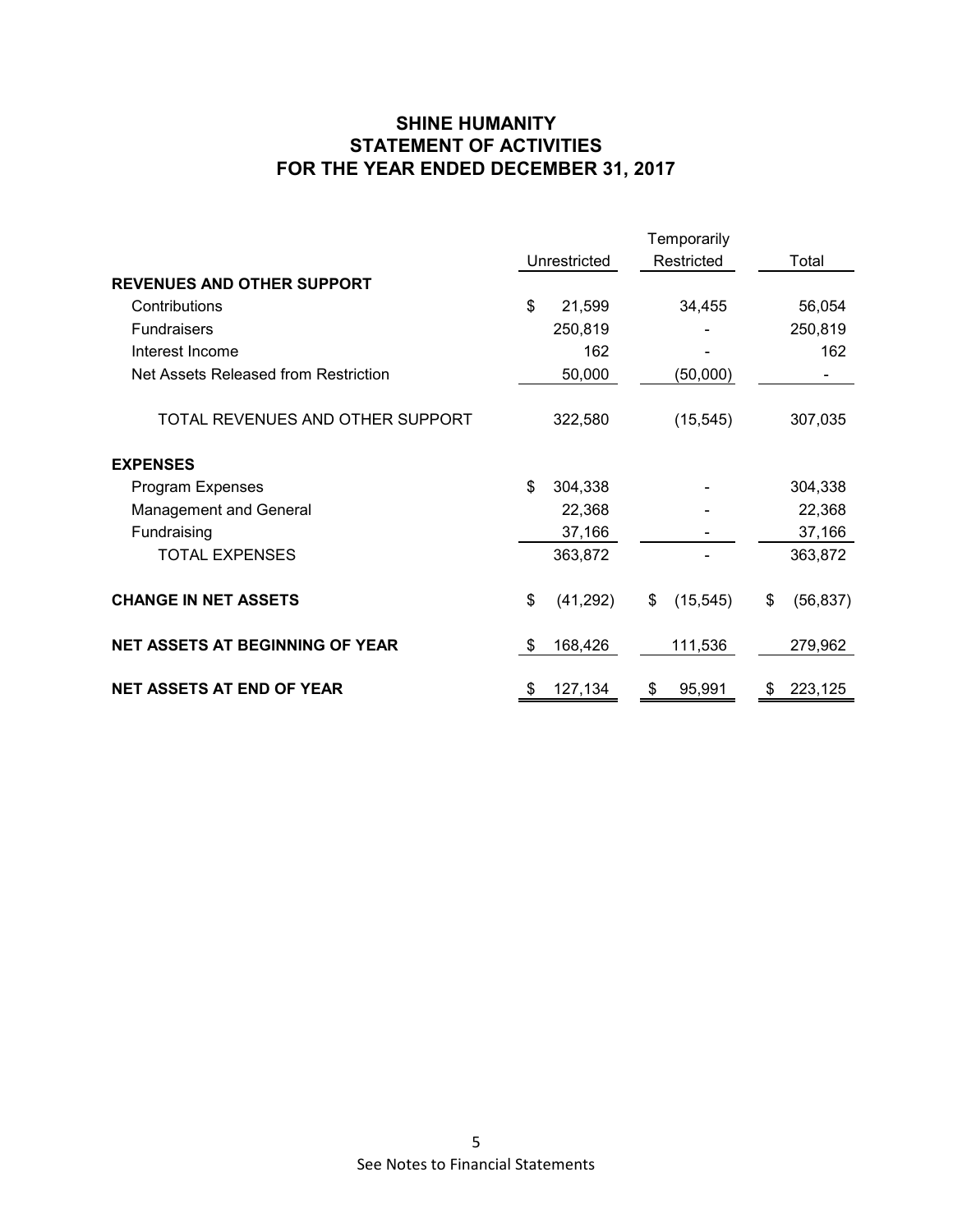## **SHINE HUMANITY STATEMENT OF FUNCTIONAL EXPENSES FOR THE YEAR ENDED DECEMBER 31, 2017**

|                                      | Program       | Management   |              |               |
|--------------------------------------|---------------|--------------|--------------|---------------|
|                                      | Services      | and General  | Fundraising  | Total         |
|                                      |               |              |              |               |
| Grants                               | \$<br>245,200 | \$           | \$           | \$<br>245,200 |
| Program Expenses                     | 51,822        |              |              | 51,822        |
| <b>Bank Fees</b>                     |               | 3,061        |              | 3,061         |
| <b>Computer Expense</b>              |               | 2,547        |              | 2,547         |
| <b>Fundraising Expenses</b>          |               |              |              |               |
| <b>Contracted Services</b>           |               |              | 5,803        | 5,803         |
| <b>Equipment Rental</b>              |               |              | 3,430        | 3,430         |
| <b>Facility Rental &amp; Expense</b> |               |              | 18,463       | 18,463        |
| Insurance                            |               | 2,231        |              | 2,231         |
| Miscellaneous                        |               | 953          |              | 953           |
| Office Expense                       |               | 33           |              | 33            |
| Payroll                              | 6,749         | 6,749        | 6,748        | 20,246        |
| Payroll Taxes                        | 567           | 567          | 568          | 1,702         |
| Permits & Fees                       |               | 265          |              | 265           |
| Postage & Delivery                   |               | 499          |              | 499           |
| Printing                             |               | 25           | 210          | 235           |
| <b>Professional Fees</b>             |               | 1,800        |              | 1,800         |
| Rent                                 |               | 1,944        | 1,944        | 3,888         |
| <b>Supplies</b>                      |               | 462          |              | 462           |
| Telephone                            |               | 1,232        |              | 1,232         |
| Travel                               |               |              |              |               |
|                                      |               |              |              |               |
| <b>TOTAL EXPENSES</b>                | 304,338       | \$<br>22,368 | \$<br>37,166 | \$<br>363,872 |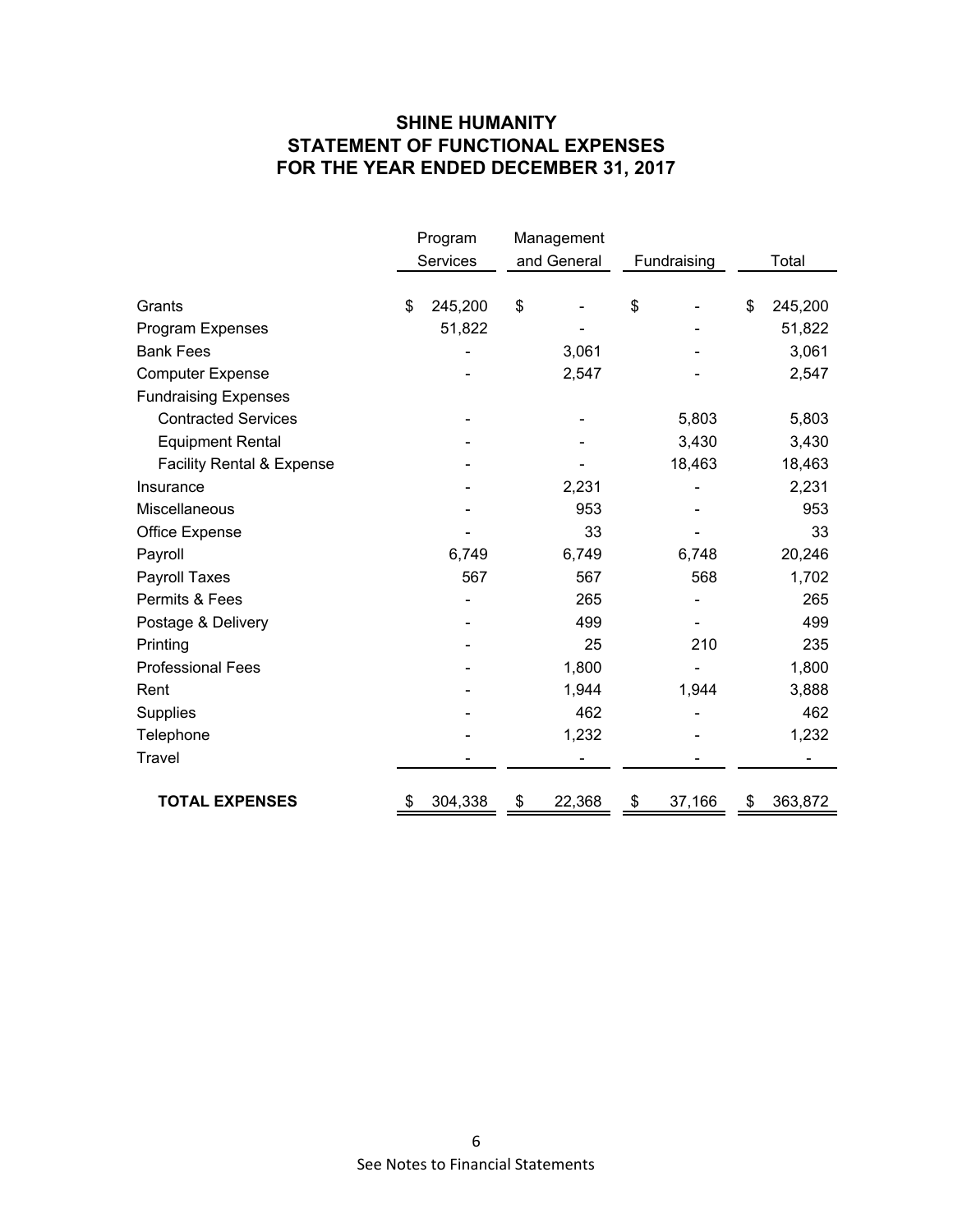## **SHINE HUMANITY STATEMENT OF CASH FLOWS FOR THE YEAR ENDED DECEMBER 31, 2017**

| <b>CASH FLOWS FROM OPERATING ACTIVITIES</b>                   |    |           |
|---------------------------------------------------------------|----|-----------|
| Change in Net Assets                                          | \$ | (56, 837) |
| Adjustments to Reconcile Change in Net Assets                 |    |           |
| To Net Cash Provided by Operating Activities:                 |    |           |
| Changes in Operating Assets and Liabilities:                  |    |           |
| (Increase) Decrease in Prepaid Expense                        |    | (250)     |
| (Increase) Decrease in Deposits                               |    |           |
| Increase (Decrease) in Accounts Payable                       |    | (209)     |
| Increase (Decrease) in Payroll Taxes Payable                  |    | 255       |
| <b>NET CASH PROVIDED (USED) BY OPERATING ACTIVITIES</b>       |    | (57, 041) |
| <b>NET INCREASE (DECREASE) IN CASH &amp; CASH EQUIVALENTS</b> |    | (57, 041) |
| <b>BEGINNING CASH AND CASH EQUIVALENTS</b>                    | S  | 275,206   |
| <b>ENDING CASH AND CASH EQUIVALENTS</b>                       |    | 218,165   |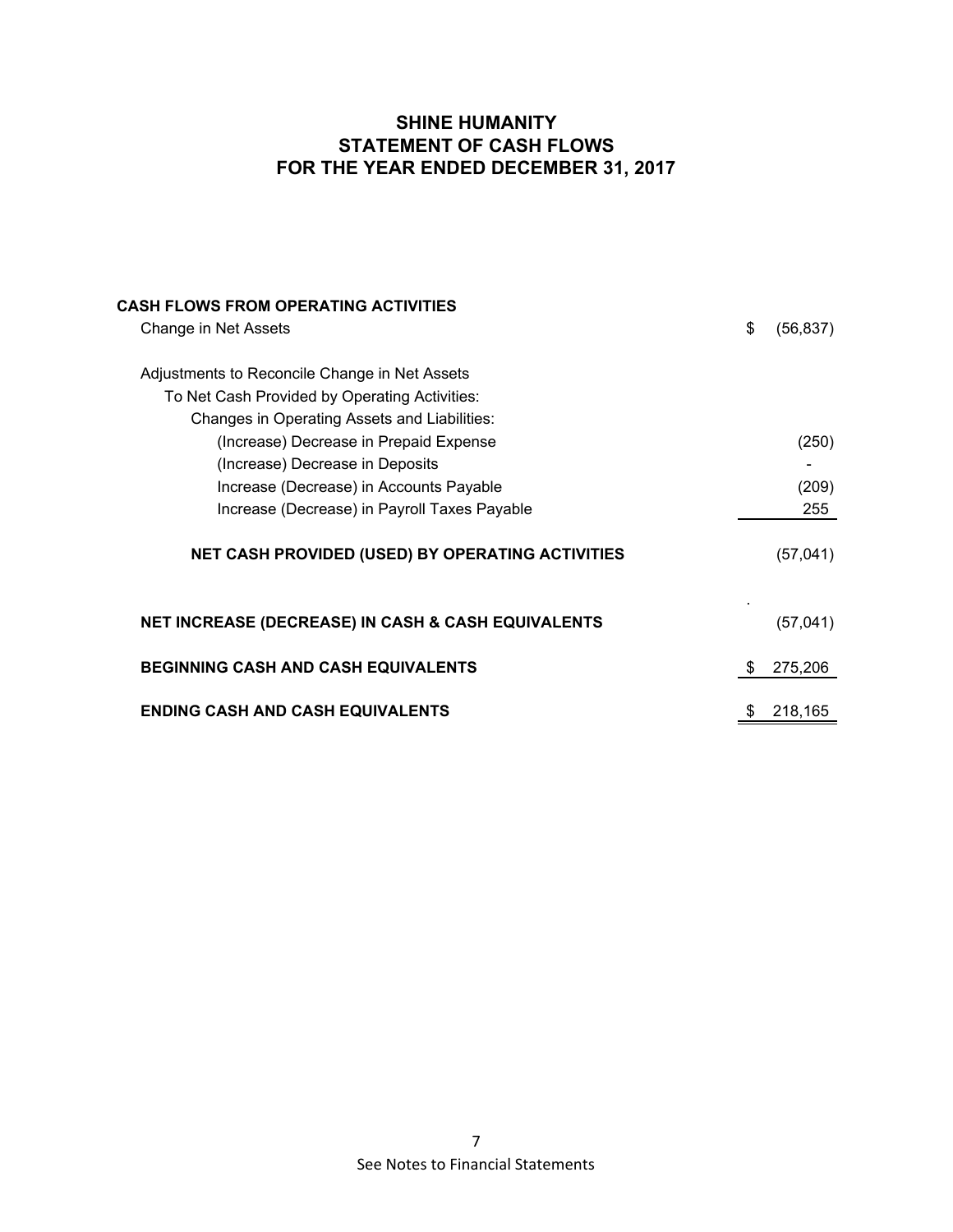## **SHINE HUMANITY NOTES TO FINANCIAL STATEMENTS DECEMBER 31, 2017**

## 1. Summary of Significant Accounting Policies

#### Nature of Organization

SHINE Humanity provides humanitarian, medical and disaster relief assistance to global communities in need, specifically Pakistan; while establishing long term medical solutions. The Organization's support comes entirely from donor contributions.

#### Basis of Presentation

The Organization classifies its net assets and its revenue and expenses based on three classes of net assets: unrestricted net assets, temporarily restricted net assets and permanently restricted net assets.

> *Unrestricted Net Assets* – Net assets that are not subject to donor-imposed restrictions. Unrestricted net assets generally result from unrestricted contributions and interest and dividends, less expenses incurred in providing services and fundraising and other administrative expenses.

> *Temporarily Restricted Net Assets* – Net assets that are subject to donorimposed restrictions that require the passage of time or the occurrence of a specific event to become available for unrestricted use.

> *Permanently Restricted Net Assets* – Net assets are subject to donorimposed restrictions that may be maintained permanently while permitting the Organization to use or expense part or all of the income derived from the donated assets. As of December 31, 2017, there were no permanently restricted net assets.

### Use of Estimates and Assumptions

The preparation of financial statements in conformity with accounting principles generally accepted in the United States of America requires management to make estimates and assumptions that affect the reported amounts of assets and liabilities and disclosure of contingent assets and liabilities at the date of the financial statements, and the reported amounts of revenues and expenses during the reporting period. Actual results could differ from those estimates.

#### Basis of Accounting

The financial statements of the Organization have been prepared on the accrual basis of accounting in accordance with the accounting principles generally accepted in the United States of America.

### Cash and Cash Equivalents

Cash and cash equivalents include all monies in banks and highly liquid investments with maturity dates of less than three months.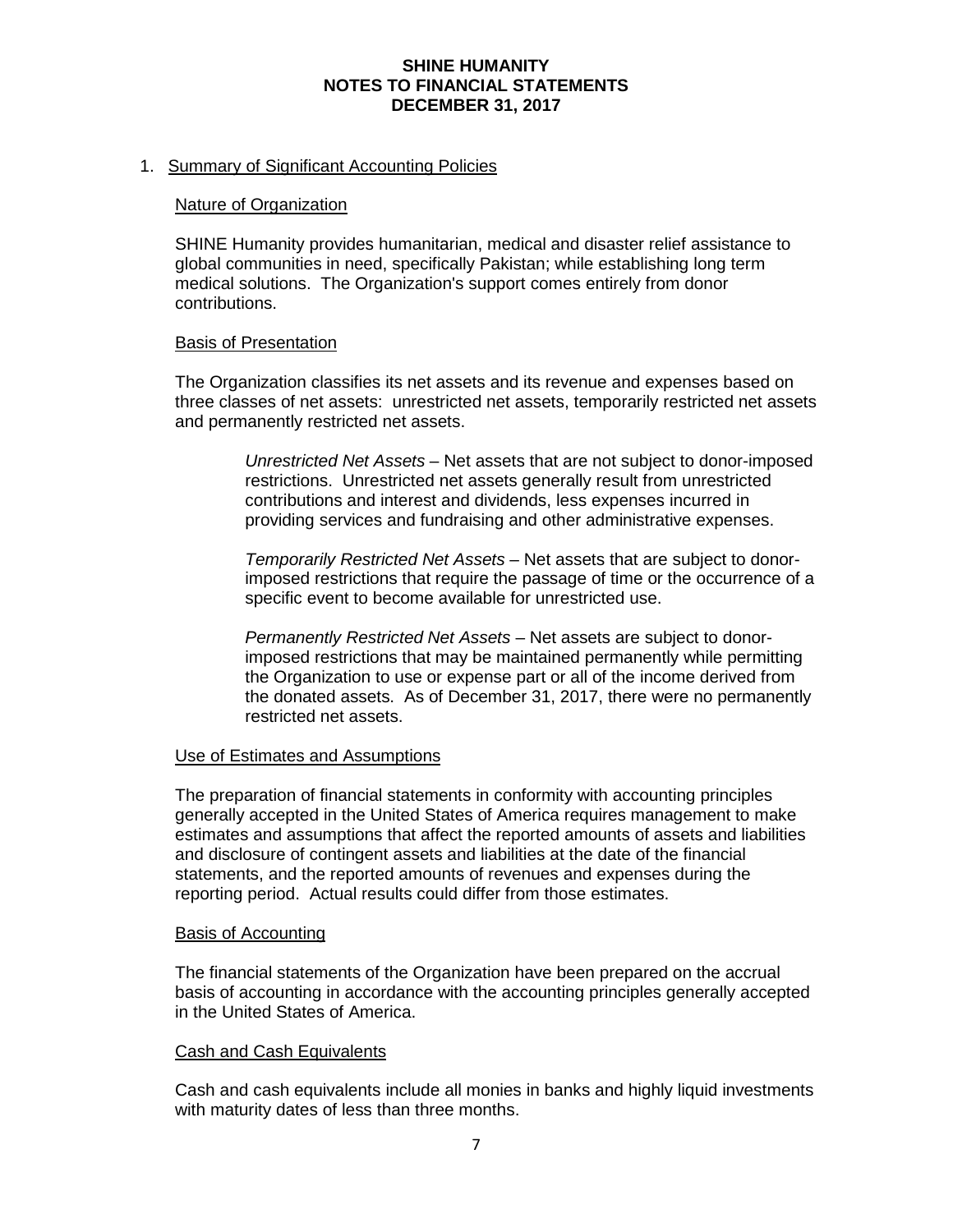## **SHINE HUMANITY NOTES TO FINANCIAL STATEMENTS DECEMBER 31, 2017**

## 1. Summary of Significant Accounting Policies – (Continued)

### Concentration of Credit Risk

The Organization occasionally maintains deposits in excess of federally insured limits. Statement of Financial Accounting Standards No. 105 identifies these items as a concentration of credit risk requiring disclosure, regardless of the degree of risk. The risk is managed by maintaining all deposits in high quality financial institutions.

#### Revenue Recognition

The Organization receives a significant majority of its revenues from donor contributions and fundraising events and is recognized on the accrual basis of accounting.

#### Functional Allocation of Expenses

The costs of providing the various programs and other activities have been summarized on a functional basis in the Statement of Activities and in the Statement of Functional Expenses. Accordingly, certain costs have been allocated among the programs and supporting services benefited.

#### Income Taxes

The Organization is a not-for-profit organization, as described in Section 501(c)(3) of the Internal Revenue Code and corresponding state law. Accordingly, the Organization is exempt from federal and state income taxes. The Organization has taken no uncertain tax positions that qualify for recognition or disclosure in the financial statements.

#### Subsequent Events

Management has evaluated events and transactions that occurred after the balance sheet date for potential recognition and disclosure through July 10, 2018, the date which the financial statements were available to be issued. No events or transactions were identified that require disclosure in the financial statements.